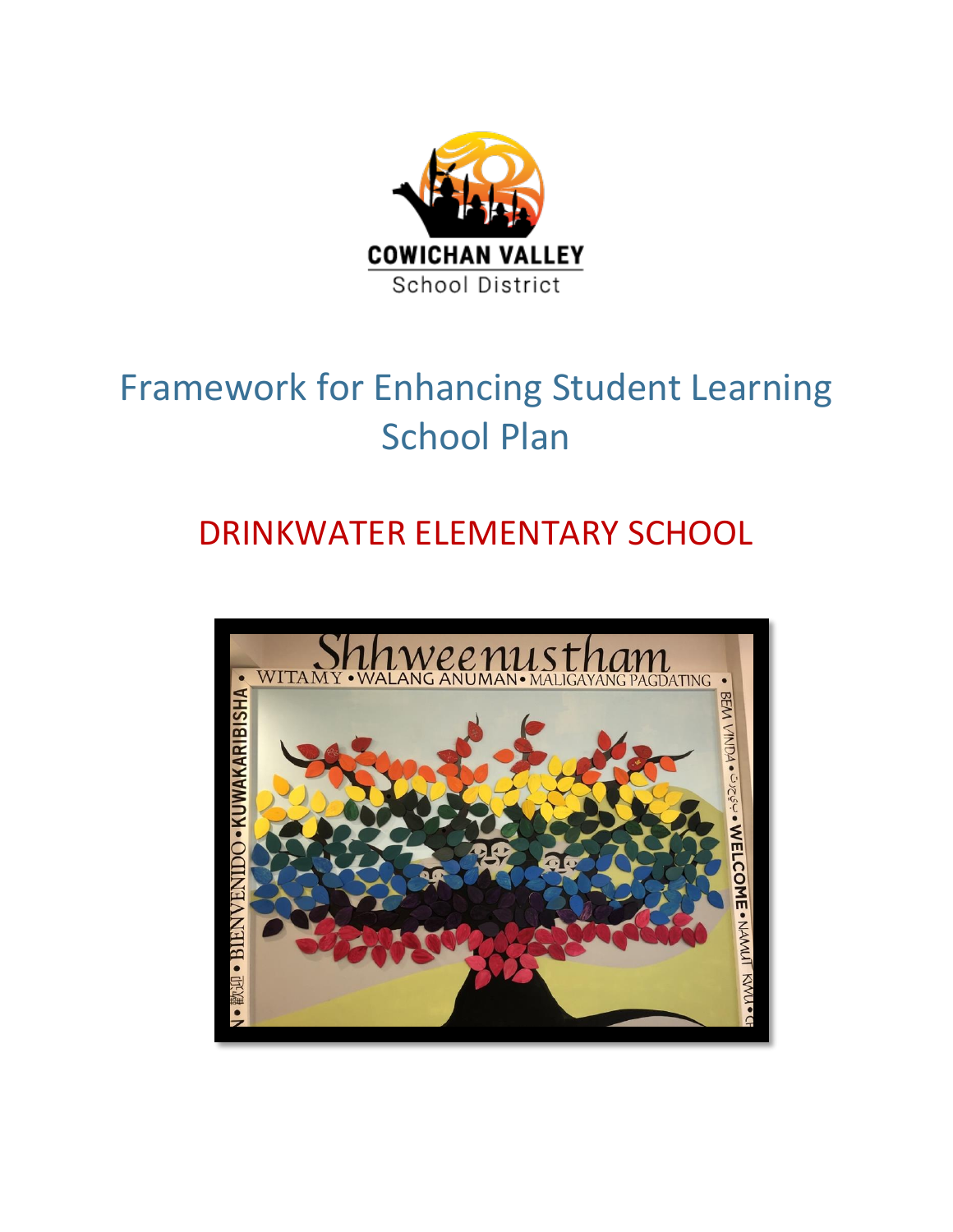

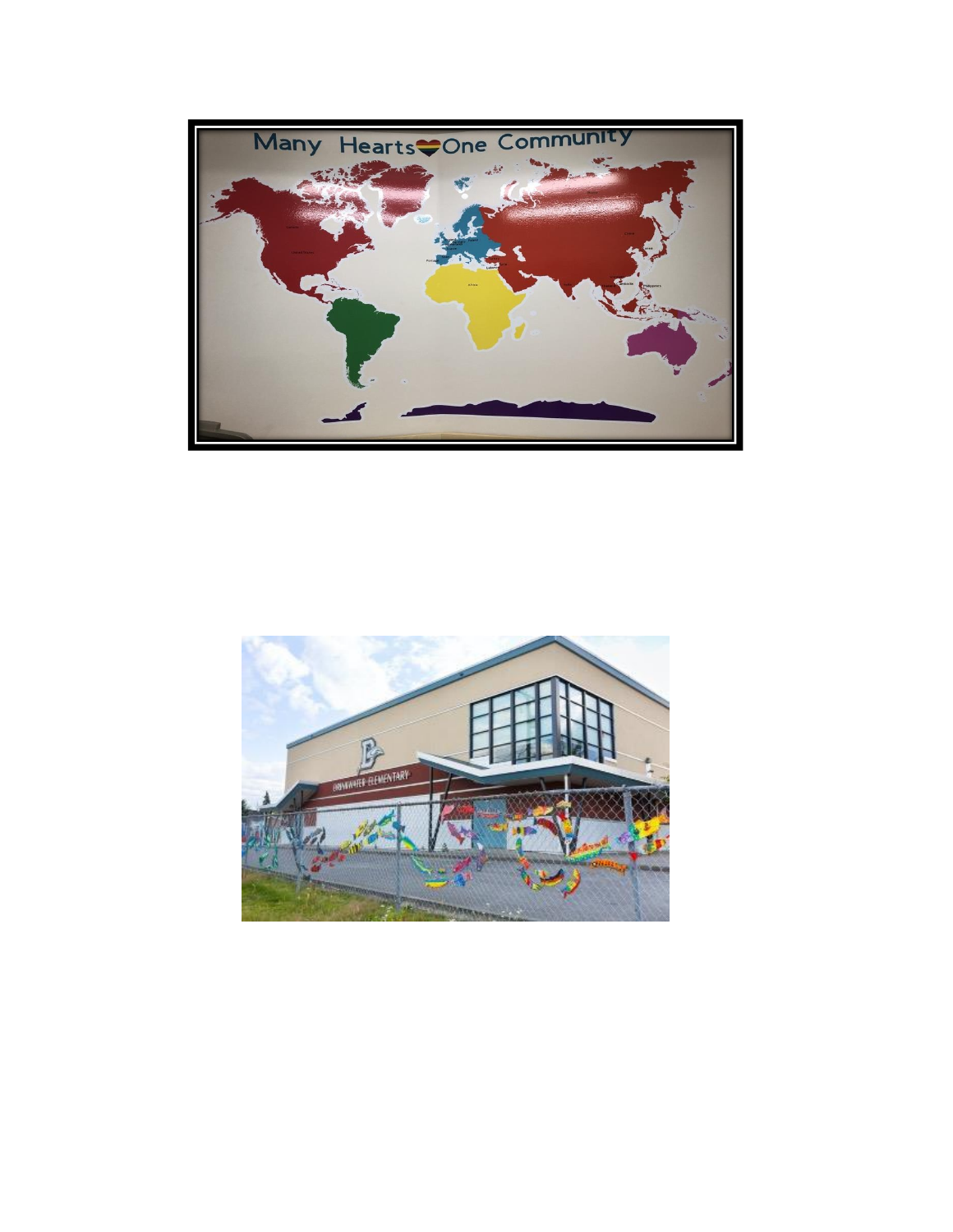#### Our Story

Drinkwater Elementary school has a current enrolment of 368 students from kindergarten to grade 7. The students are organized into 18 divisions. On site, we have a Strong Start and a preschool program, with whom we work closely.

The school is situated in a residential area. Most students get to and from school by foot, bicycle, or car. The student population is culturally and ethnically diverse, with representation from over 24 countries, increasing students' awareness of other cultures and languages. 12% of our students are in the MOE special education category and 7% selfidentify as Indigenous. We celebrate our culturally, linguistically, and economically diverse population as a true neighbourhood school, where all families are honoured. We revel in the connections we have created and developed in our community.

One of the positive characteristics of our school is our strong unified staff that develops deep relationships that foster an inclusive, connected, supported, diverse community of learners. We are collaborative and progressive thinking regarding pedagogy; pedagogy which is evident by our thriving programs (Challenge based inquiry classrooms, and literacy focus). As a school community we are all learners -parents, staff, students.

Drinkwater has developed valuable partnerships. We are a designated site for international students, these students are welcomed and quickly become contributing members of our school. Drinkwater has also partnered with VIU and has been an integral part of the embedded teaching program.

#### **Our Learners**

In literacy skills, we used DART, DWW, FSA, PM Benchmarks, and street data to determine our strengths and stretches. We determined that 40% of our learners are emerging/developing in literacy skills in the areas of speaking, reading, writing, and representing 60% of our Indigenous learners, have been identified as emerging/ developing in all academic areas including Literacy. A strength identified by our students is that 91% of our grade 4's believe they are putting in their best effort to learn literacy skills. Noticed in our kindergarten and grade 1's that a strong focus in oral language development has closed the gap between 'at risk' and 'proficient' learners. Participation in district wide and provincial based programs is keen and many of our students have benefited from the Young Author's challenge, Drama challenge, writing contests, and Red Cedars program. We have many students perform well and place in these programs.

Our learners share a deep connection with each other, staff, and community. Empathy and compassion are witnessed daily. Drinkwater's learners are caring, active, supportive, friendly, helpful, social, accepting, inclusive and want to do well. These energetic learners are learning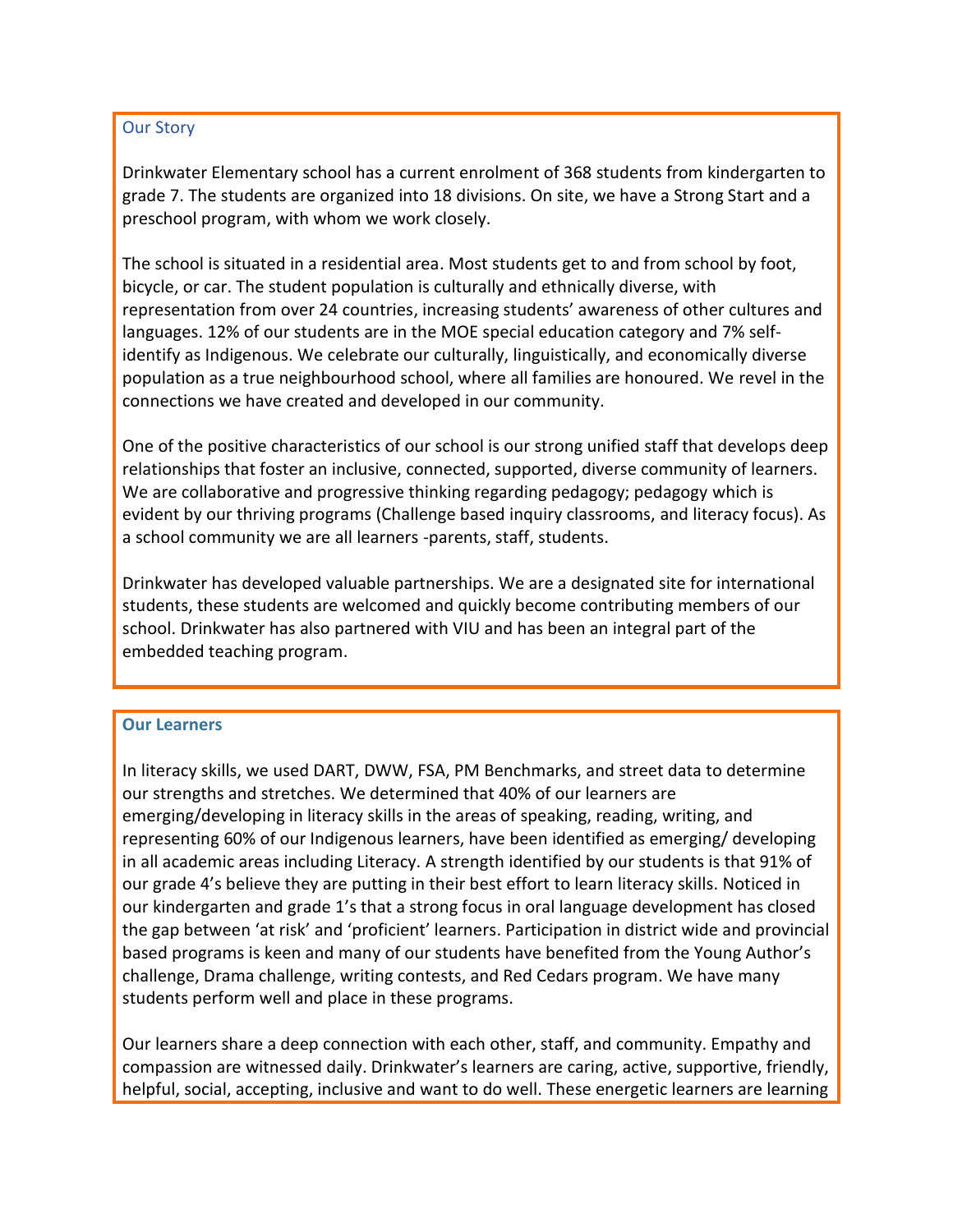how to regulate, transition and develop healthy boundaries. Learners at Drinkwater work well in groups and partners as they learn together and from each other. They are curious about their world and often connect to the real-world in multiple ways. Learners are needing to develop social-emotional skills as they learn to negotiate the world around them. Our teachers have noted that our learners have increased anxiety and there has been an increase to counselling referrals. There is a need to increase our use of trauma informed practices to help support the social-emotional development of all our learners.

Student engagement and ownership of learning is another stretch that was identified by the staff. These stretches were identified in both street data and in the results of the Student Learning Survey. We used the following questions to determine the stretches: I am happy at school; Do you like school; I try my best in Language Arts and Social Studies; Do you feel you have a choice about what you are learning? The percentages for these answers range from 18 % (choice for learning) to 91 % (in trying my best).

#### **Our Goals**

We are developing competent, agile learners who are creative, critical, and social thinkers. Within the curriculum and inclusion umbrellas we will be enhancing the success of our students by focusing on the foundations of literacy while creating well designed, profoundly personalized, learner-centered, inclusive, and social environments. Based on the District Strategic Plan and our school stretches, we have developed the following goals

#### **GOAL #1: LITERACY:**

A) To improve the literacy achievement by at least 10% in our learners who are achieving at the developing/emerging level.

B) To improve the literacy achievement by at least 20% of our Indigenous learners who are achieving at the developing/emerging level.

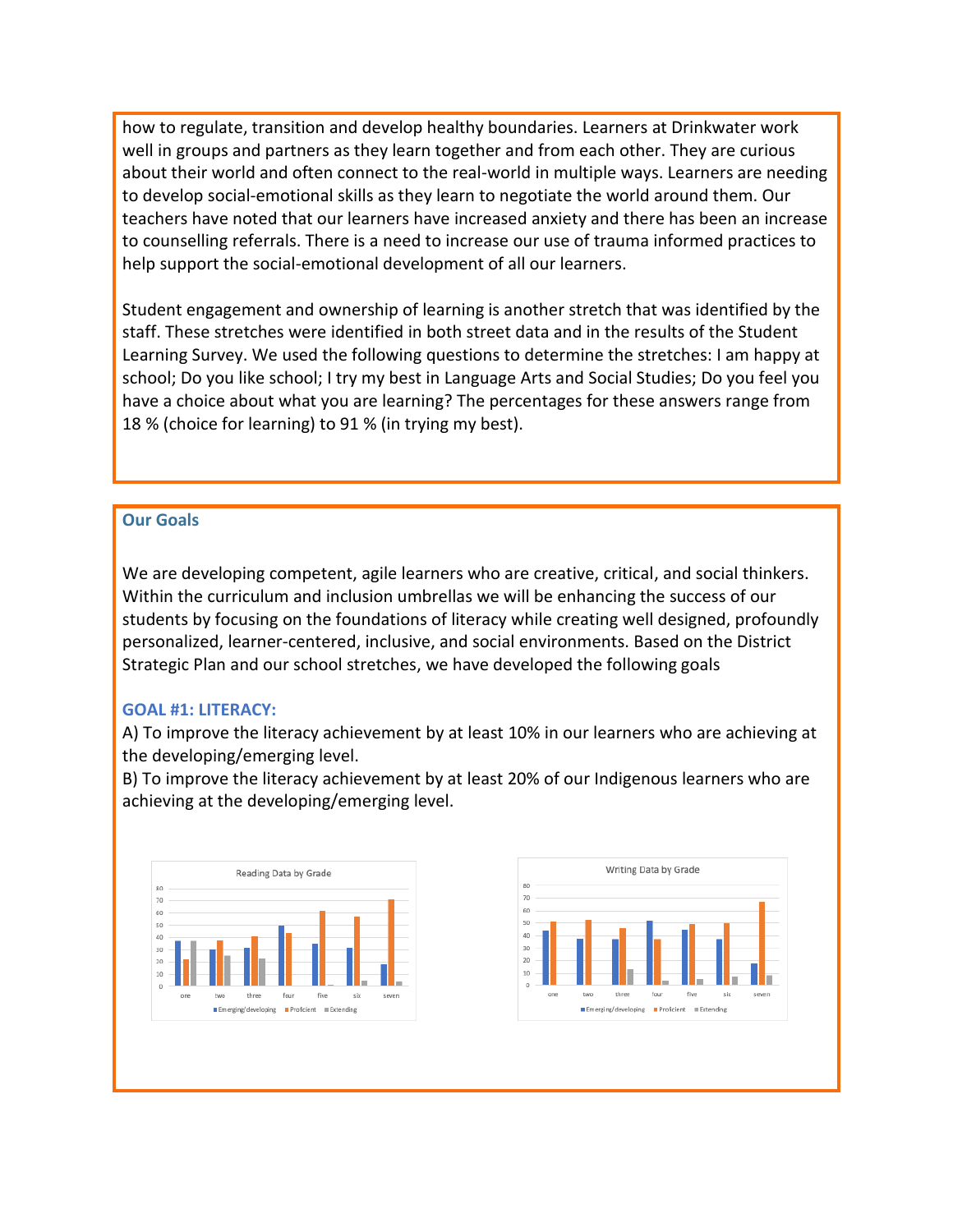

# STRATEGIES/ACTIONS

Universal:

- As a staff, we will review our instructional practices around literacy. Practices will be shared, modelled (when arranged) and reviewed upon to begin the process of building a greater instructional capacity through effective use of PLC time and teaching teams.
- We will be working as a staff to improve literacy pedagogy by learning and supporting each other about various reading supports and programs (Kilpatrick, Heggerty, Road to Reading, Road to the Code, Bridge the Gap, SMART learning).
- Increased focus on oral language development.
- There will be efforts to make learning tasks more authentic and meaningful for students.
- Class reviews to identify class strengths and areas which need additional support.
- Regular assessments at every grade level.
- Reorganize staff to meet the needs of our students.

## Targeted:

- Co-teaching within classes targeting specific literacy needs.
- Small group instruction within classes targeting specific literacy needs.
- Sharing of personal professional development with team teachers and/or whole staff.
- Ongoing assessment of literacy skills.

Intensive:

- Learning services offering support to staff and students to address specific learning needs and work with individualized interventions.
- Ongoing assessment of literacy skills.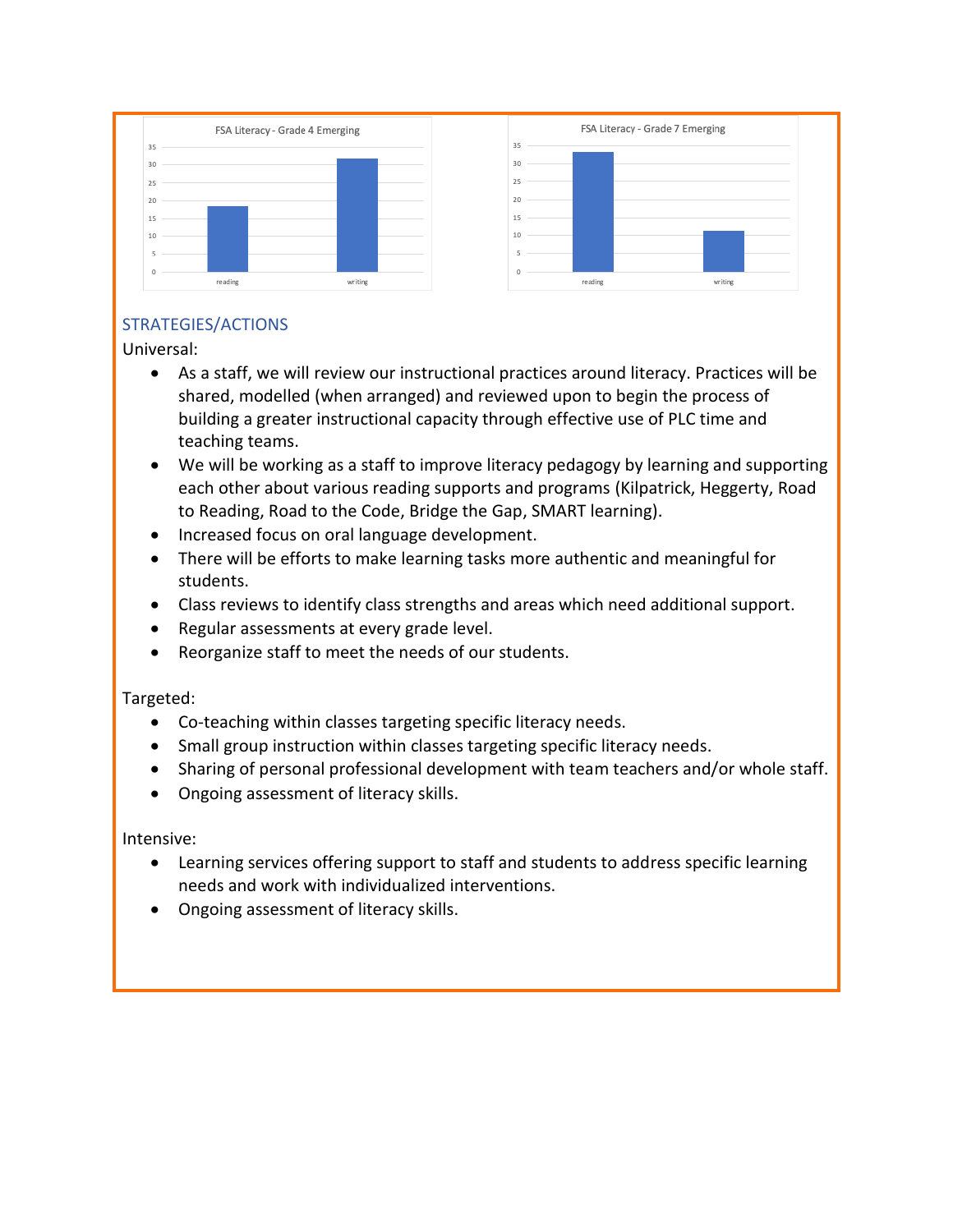

## EVIDENCE

Evidence of the learning taking place will be collected via:

- District data tools such as ESS, DART and DWW.
- Ministry data tools such FSA.
- School data tools such as learning summaries, PM Benchmarks, Words their Way, San Diego, and other assessment tools.
- Student voice through self-assessments.

# **GOAL #2: SOCIAL-EMOTIONAL:**

A) 60% of our learners will recognize that they have choice in their learning. B) A decrease in Counselling referrals by 5%.

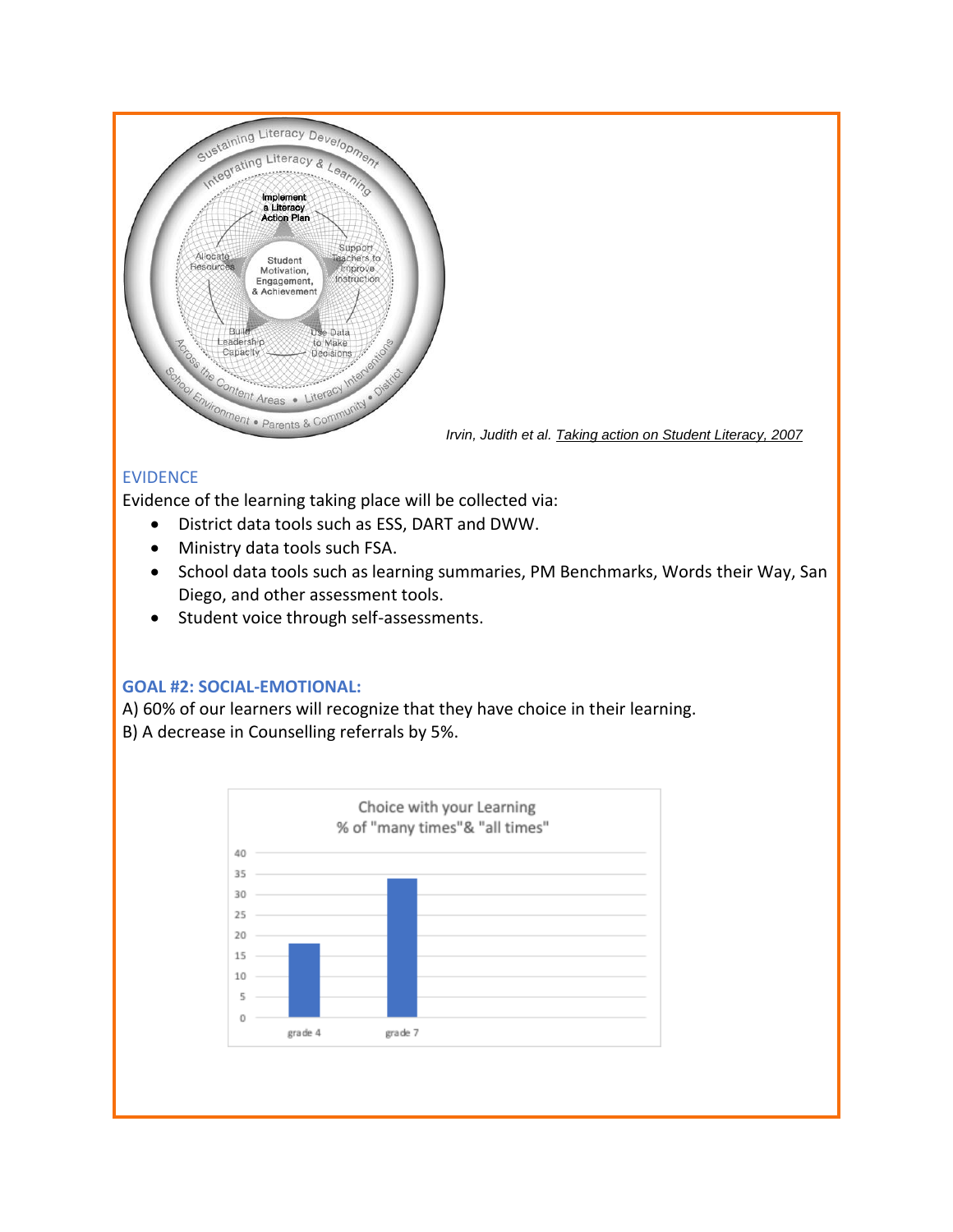# STRATEGIES/ACTIONS

- There will be efforts to make learning tasks more authentic and meaningful for all learners.
- Explicitly offering choice in learning within classrooms and school environment through the challenge-based inquiry programs, ADST and project-based learning.
- Regular self-assessment of the core competencies.
- Utilize CALM and EASE programs throughout the school.
- Celebrate and showcase individual learning within the school and community.

## EVIDENCE

Evidence of the growth taking place will be collected via:

- Student learning surveys
	- $\circ$  We would like to see the first three questions that we have identified from our Learning Survey show an improvement to 90-95% and an improvement to at least 60% for choice in learning.
- Self-assessments of core competencies.
- Counselling case load.

## **Our story is beyond . . .**

Our school has a voice. That voice is heard within the school itself and in the community in multiple ways. One way is to have a part in designing our physical building. One is to participate and interact with our school community. Another is to use their voice to take action to change their world.

Within our building, students helped to design spaces to be more inclusive and welcoming. Our hallway now has a tree with all students recognized on it, surrounded by the languages of our students welcoming all to our building. Students want to take pride in our building and worked to suggest ways to update our bathrooms to encourage all to look after them.

Our school community is one of participation. Students are encouraged to take an active part in recognizing problems and devising their own solutions to solve them. This year, running in our courtyard resulted in some minor injuries and our older students recognized this as a problem. They gave themselves a challenge to help solve this. They worked in groups to present ideas, eventually creating signs and videos to encourage everyone to slow down. It